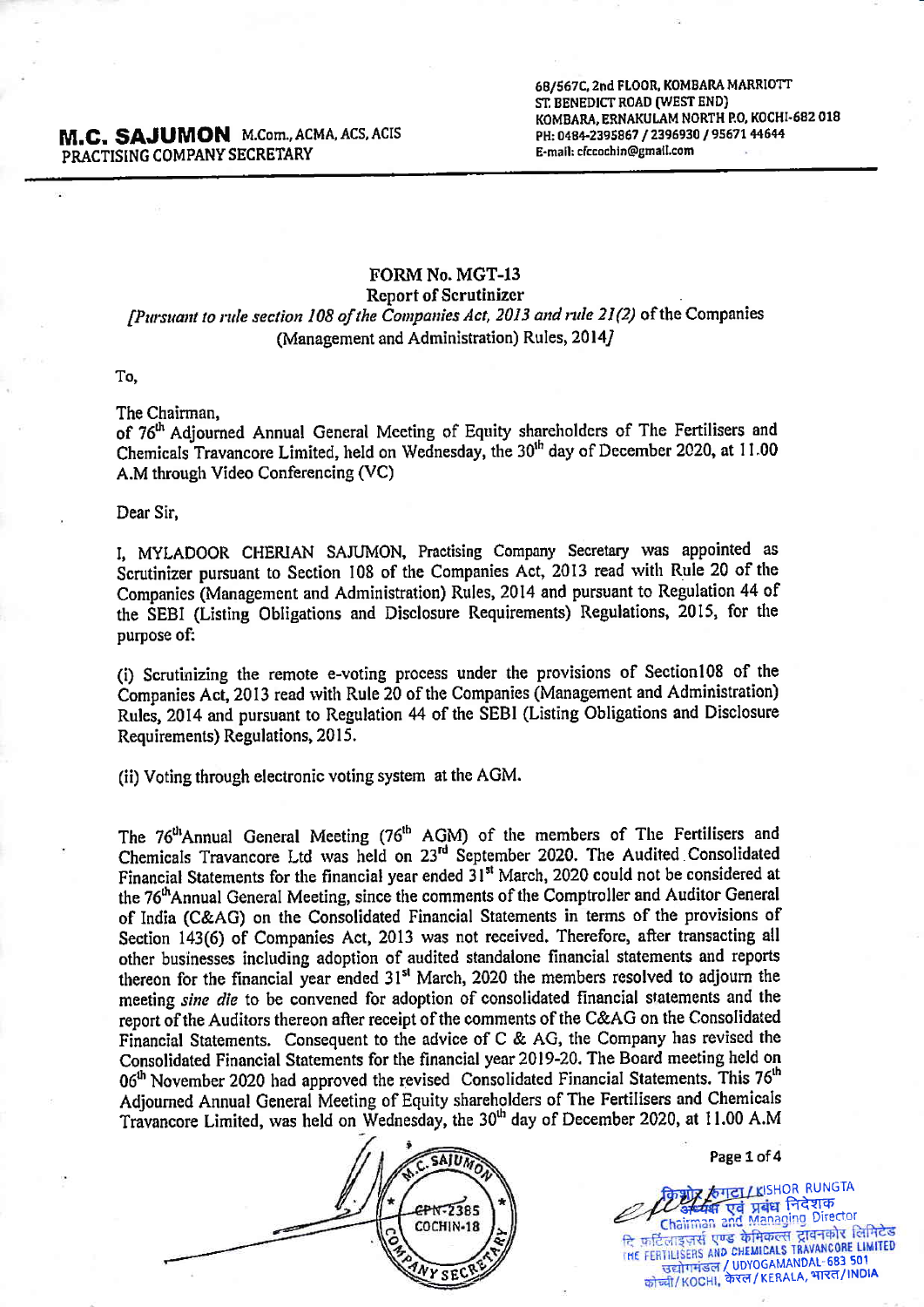through Video Conferencing (VC) to receive, consider and adopt the Audited Consolidated Financial Statements of the Company for the Financial Year ended 31<sup>st</sup> March, 2020, and Report of the Auditors thereon

The management of the Company is responsible to ensure compliance with the requirement of The management of the Company is responsible to ensure compilance with the requirements of<br>the Companies Act, 2013, Rules and circulars issued by MCA and SEBI relating to the Companies Act, 2013, Rules and circulats issued by MCA and SEET Training<br>conducting of 76<sup>th</sup> Adjourned AGM through VC/OAVM and voting by electronic means for conducting of 76<sup>th</sup> Adjourned AGM through VC/OAVM and voting by electronic means for<br>the resolution contained in the Notice of the 76<sup>th</sup> Adjourned Annual General Meeting of the<br>Equity Shareholders dated December 08<sup>th</sup> voting process of voting by electronic means is restricted to making a Consolidated<br>Scrutinizer's Report of the votes cast "in favor" and/or"against" the resolution stated in the notice of the 76<sup>th</sup> Adjourned AGM, based on the report generated from the e-voting system provided by, CDSL the Agency Authorized under the Rules and engaged by the Company to provide remote e-voting facilities and e-voting facilities to vote at the 76<sup>th</sup> Adjourned AGM

I submit our report as under:

- l. The remote E-Voting period remained open from 9.00 a.m. Sunday, December 27,2020 up to 5.00 p.m. Tuesday, December 29,2020.
- 2. The Annual Report, the Notice of 76<sup>th</sup> Adjourned Annual General Meeting and the evoting instructions slip were sent only by electronic mode (e-mail) to those members whose e-mail addresses were registered with the Company / Depository Participants / Depositories pursuant to MCA Circular No.20/2020 dated May 05,2020 read with Circular No. 14/2020 dated April 08, 2020 and Circular No.17/2020 dated April 13, 2020 and SEBI Circular No.SEBI/HO/CFD/CMD I/CIR/P/2020/79 dated May 12, 2020.
- 3. The voting rights were reckoned as on Thursday, December  $24<sup>th</sup>$ , 2020 being the Cut-off date for the purpose of deciding the entitlements of members at the remote e-voting.
- 4. At the end of the voting period on December 29, 2020 at 5.00 P.M., the voting platform of the Service Provider was blocked forthwith.
- 5. The Chairman, at the end of the discussion on the resolution allowed to vote electronically through e-voting system provided on the CDSL platform to all those members who attended the 76<sup>th</sup> Adjourned AGM through VC / OAVM but could not cast their votes through remote e-voting facility.
- 6. After declaration of voting by the Chairman, the shareholders present at the  $76<sup>th</sup>$ Adjourned AGM through VC, who could not cast their votes through remote e-voting facility, voted through e-voting facility provided by CDSL e-voting System.
- 7. After the conclusion of the 76<sup>th</sup> Adjourned Annual General Meeting, the votes cast electronically through the e-voting system provided by the Service Provider and the votes cast through Remote e-voting facility were simultaneously unblocked by me as a Scrutinizer on 30<sup>th</sup> December 2020 at 11.24 A.M in the presence of Mrs. Febsy Jacob



Page 2 of 4

किशोर रुंगटा/KISHOR RUNGTA and. Managing' Director W qw \*ffi +;#-;+>han and Managing Director कोच्ची/ KOCHI, केरल/KERALA, **भारत/INDIA**<br>कोच्ची/ KOCHI, केरल/KERALA, **भारत/INDIA**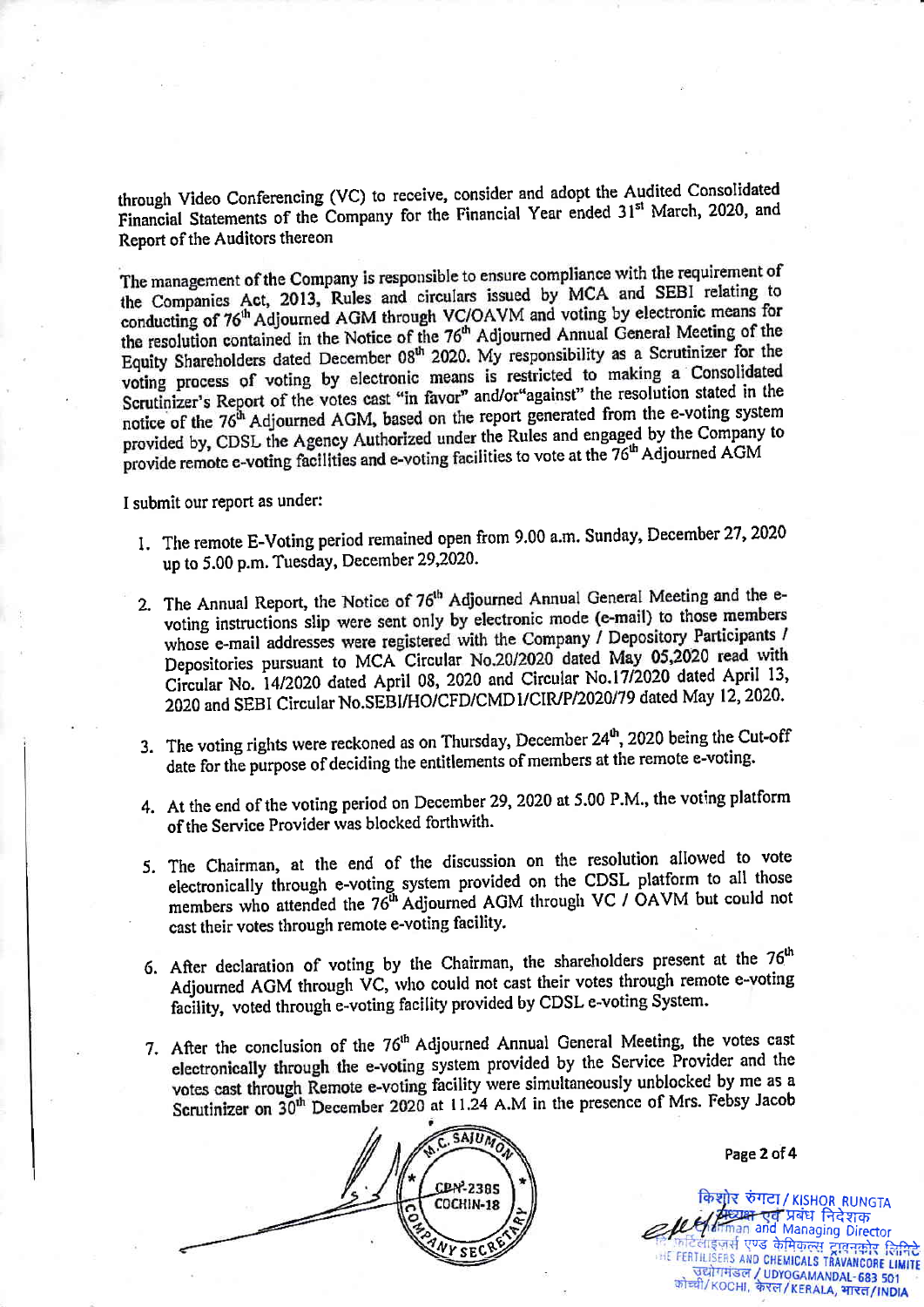and Mr. Jeffin P J who acted as the witnesses, as prescribed in sub rule 4(xii) of the said Rule 20 of the Companies (Management & Administration) Rules, 2014.

Based on the data provided by CDSL e-voting System, the total votes cast in favour or against the resolution proposed in the Notice of the 76<sup>th</sup> Adjourned AGM to receive, consider and adopt the Audited Consolidated Financial Statements of the Company for the FinancialYear ended 31<sup>st</sup> March, 2020, and Report of the Auditors thereon is as under:

(a) RESOLUTION-1

To receive, consider and adopt the Audited consolidated financial statements of the company for the financial year ended 31st March 2020 and reports of Auditors thereon.

| (i) Voted in favor of the resolution:<br>Particulars                     | Remote E-voting | E-voting at the<br>76 <sup>th</sup> Adjourned<br><b>AGM</b> | Total     |
|--------------------------------------------------------------------------|-----------------|-------------------------------------------------------------|-----------|
| Number of members voting                                                 | 33              |                                                             | 35        |
|                                                                          | 582370512       | 12                                                          | 582370524 |
| Number of votes cast by them<br>% of total number of valid<br>votes cast | 100%            | 100%                                                        | 100%      |

| Particulars                                                              | Remote E-voting | E-voting at the<br>76 <sup>th</sup> Adjourned<br>AGM | Total |
|--------------------------------------------------------------------------|-----------------|------------------------------------------------------|-------|
| Number of members voting                                                 | Nil             | Nil                                                  | Nil   |
|                                                                          | Nil             | Nil                                                  | Nil   |
| Number of votes cast by them<br>% of total number of valid<br>votes cast | NA              | NA                                                   | NA    |

(iii) In valid Votes-NIL

9. The Resolution mentioned in the Notice of the 76<sup>th</sup> Adjourned AGM as per details given above stand passed under Remote e-voting and e-voting done by the members of the Company at the 76<sup>th</sup> Adjourned Annual General Meeting with the requisite majority and hence deemed to have been passed at the 76<sup>th</sup> Adjourned AGM.

**SAIUM** CPN-2385 COCHIN-18 とくどく

Page 3 of 4

किशोर रुंगटा / KISHOR RUNGTA

THE FERTILISERS AND CHEMICALS TRAVANCORE LIMITED उद्योगमंडल / UDYOGAMANDAL-683 501 कोच्ची/ KOCHI, केरल/KERALA, भारत/INDIA

क्ष एवं प्रबंध निदेशक in and Managing Director दे फर्टिलाइजर्स एण्ड केमिकल्स ट्रावनकोर लिमिटेड